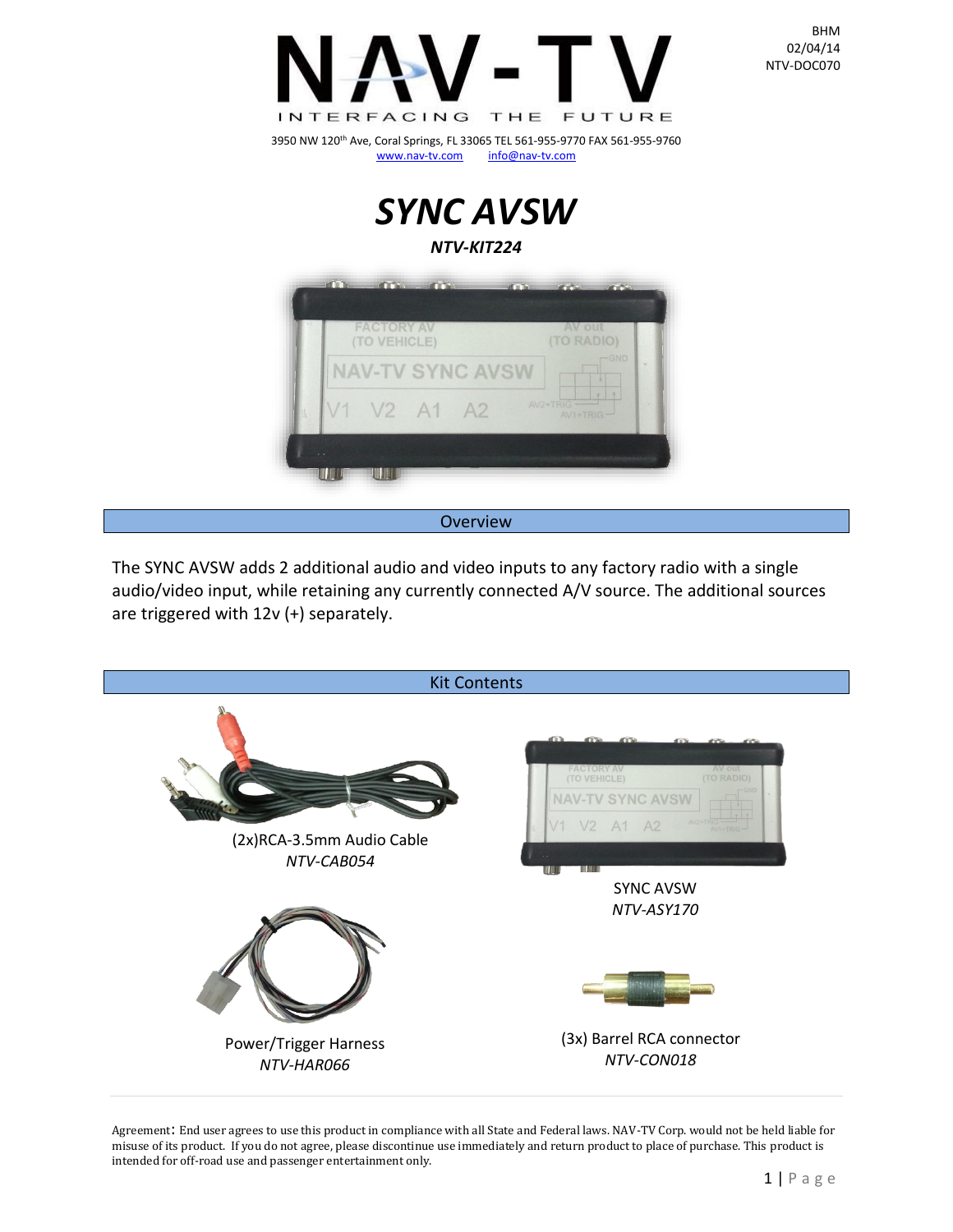

## AVSW Pin Out

| Pin #    | <b>Description</b> | Color        |  |
|----------|--------------------|--------------|--|
|          | AV 1 Trigger (12v) | White/Blue   |  |
| <u>)</u> | AV 2 Trigger (12v) | White/Red    |  |
|          | Ground (-)         | <b>Black</b> |  |

| 8 |   | 6 | 5 |  |  |  |  |  |
|---|---|---|---|--|--|--|--|--|
|   | 3 | 2 |   |  |  |  |  |  |

*Wire Side View*

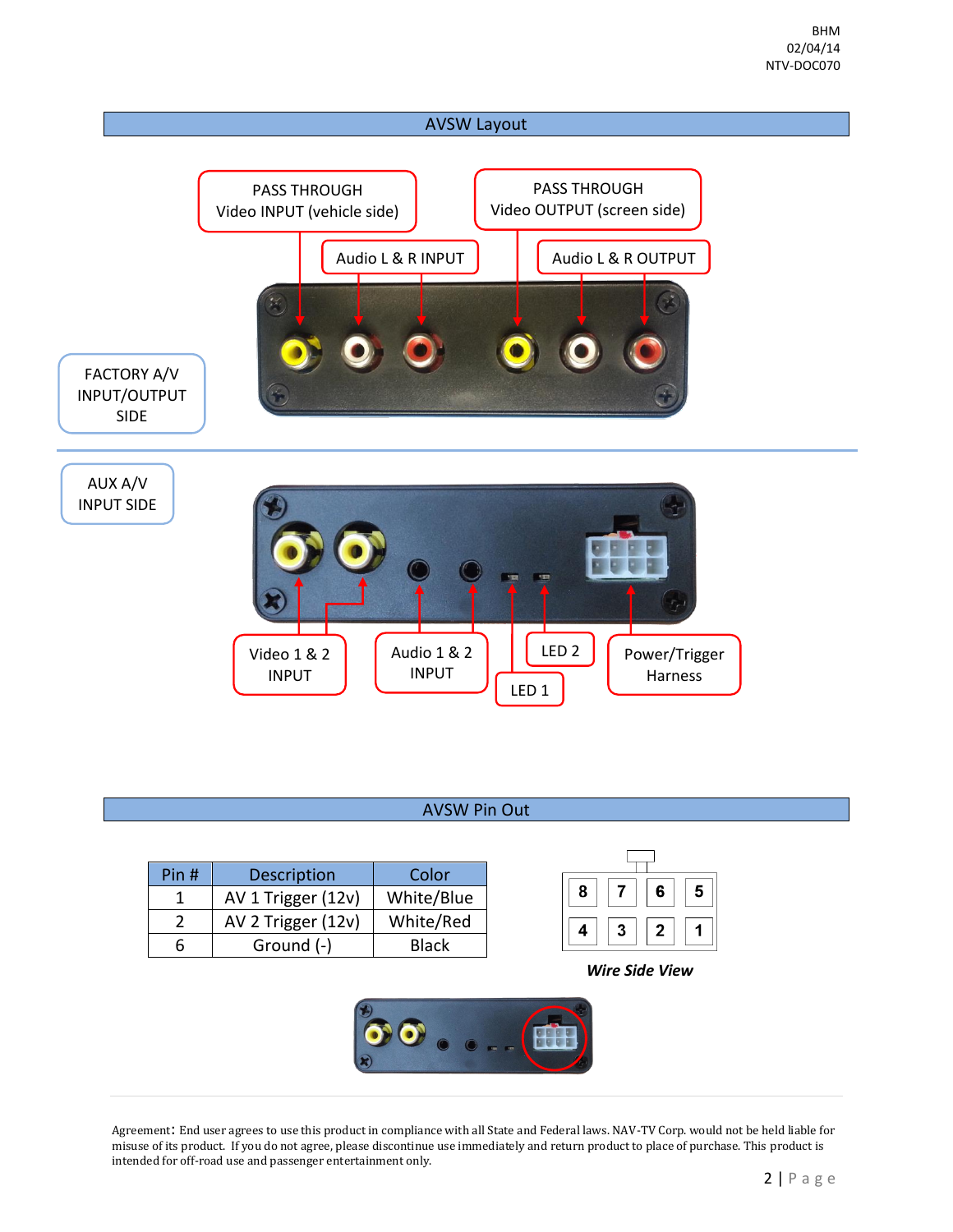

## *Supplying 12v (+) to AV1 trigger (Pin 1, White/Blue):*

- A/V source from *'FACTORY AV'* will be disconnected and source will be pulled from *A1/V1* instead.
- *LED 1* emits green.



## *Supplying 12v (+) to AV2 trigger (Pin 2, White/Red):*

- A/V source from *'FACTORY AV'* will be disconnected and source will be pulled from *A2/V2* instead.
- *LED 2* emits green.

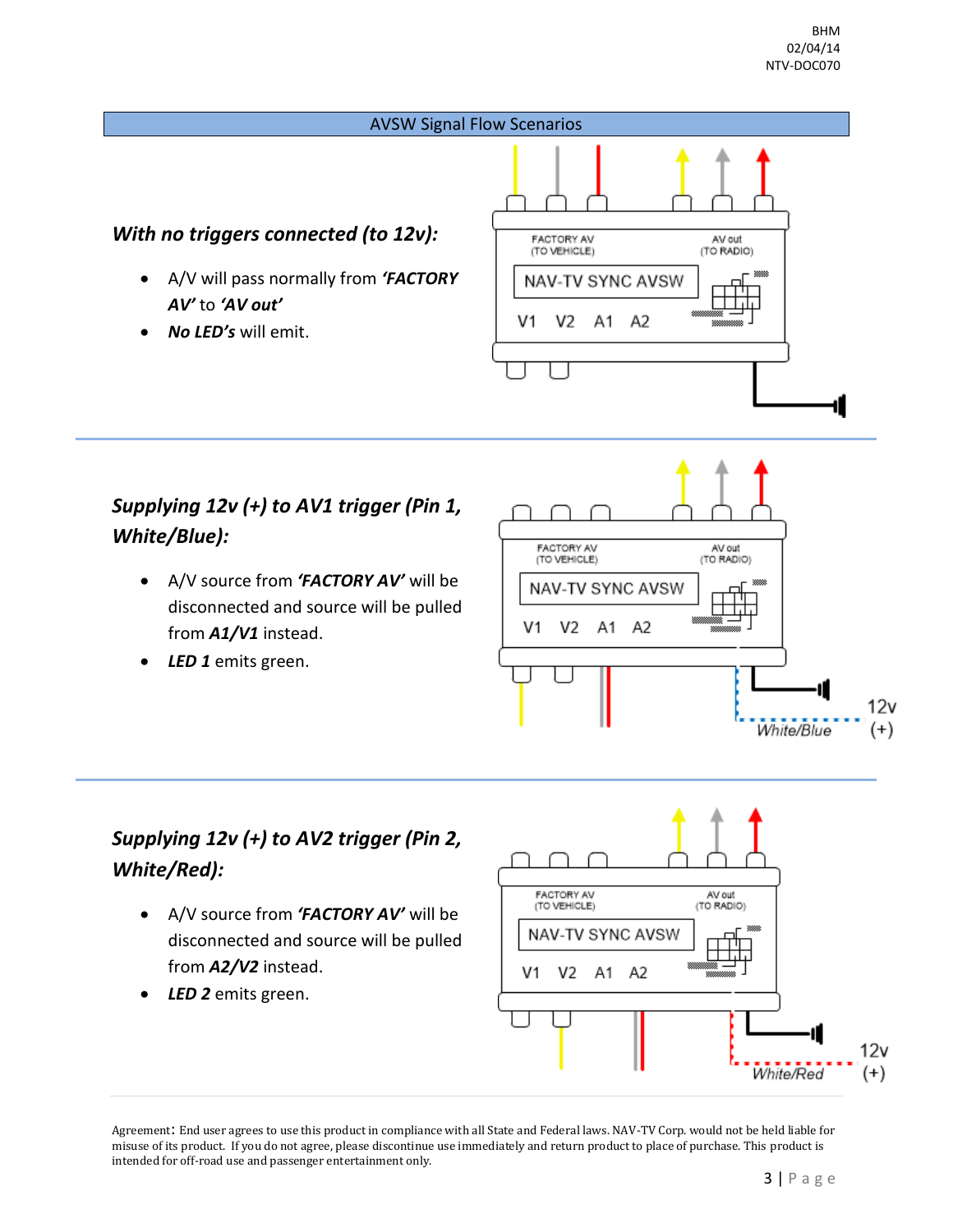## AVSW Installation

All information pertaining to connection is etched on top of the SYNC AVSW.

1. *FACTORY AV (TO VEHICLE):* Connects to the VEHICLE side of the NTV-KIT's T-Harness.

Yellow: Factory/Aftermarket Backup Camera.

Red: Right Audio output from car – i.e. RSE, AUX, USB

White: Left Audio output from car – i.e. RSE, AUX, USB

2. *AV out (TO RADIO):* Output to RADIO side of the NTV-KIT's T-Harness.

Yellow: Video output directly to screen.

Red: Right Audio out to radio.

Left: Left Audio out to radio.

- 3. *V1:* Video input from external source 1 displayed when the *White/Blue* is triggered with 12v (+).
- 4. *A1:* (3.5mm jack) Audio input from external source 1 used when the *White/Blue* is triggered with 12v (+).
- 5. *V2:* Video input from external source 2 displayed when the *White/Red* is triggered with 12v (+).
- 6. *A2:* (3.5mm jack) Audio input from external source 2 used when the *White/Red* is triggered with 12v (+).

Whenever 12v (+) is present on either AV trigger (pin 1 or 2), audio/video from the factory system is isolated and signal is instead passed from AV1 or AV2.

|                                   | $\mathbf{T}$            | $\mathcal{A}$ is the set |                            |                              |
|-----------------------------------|-------------------------|--------------------------|----------------------------|------------------------------|
|                                   |                         |                          |                            |                              |
| <b>FACTORY AT</b><br>(TO VEHICLE) |                         |                          | AV out<br><b>TO RADIO)</b> |                              |
|                                   | <b>NAV-TV SYNC AVSW</b> |                          |                            | <b>SIXL</b><br>$\rightarrow$ |
|                                   |                         |                          | AV2+TRIG<br>$AV1+TRIG -$   |                              |
|                                   | И<br>ő                  |                          |                            |                              |
|                                   |                         |                          |                            |                              |